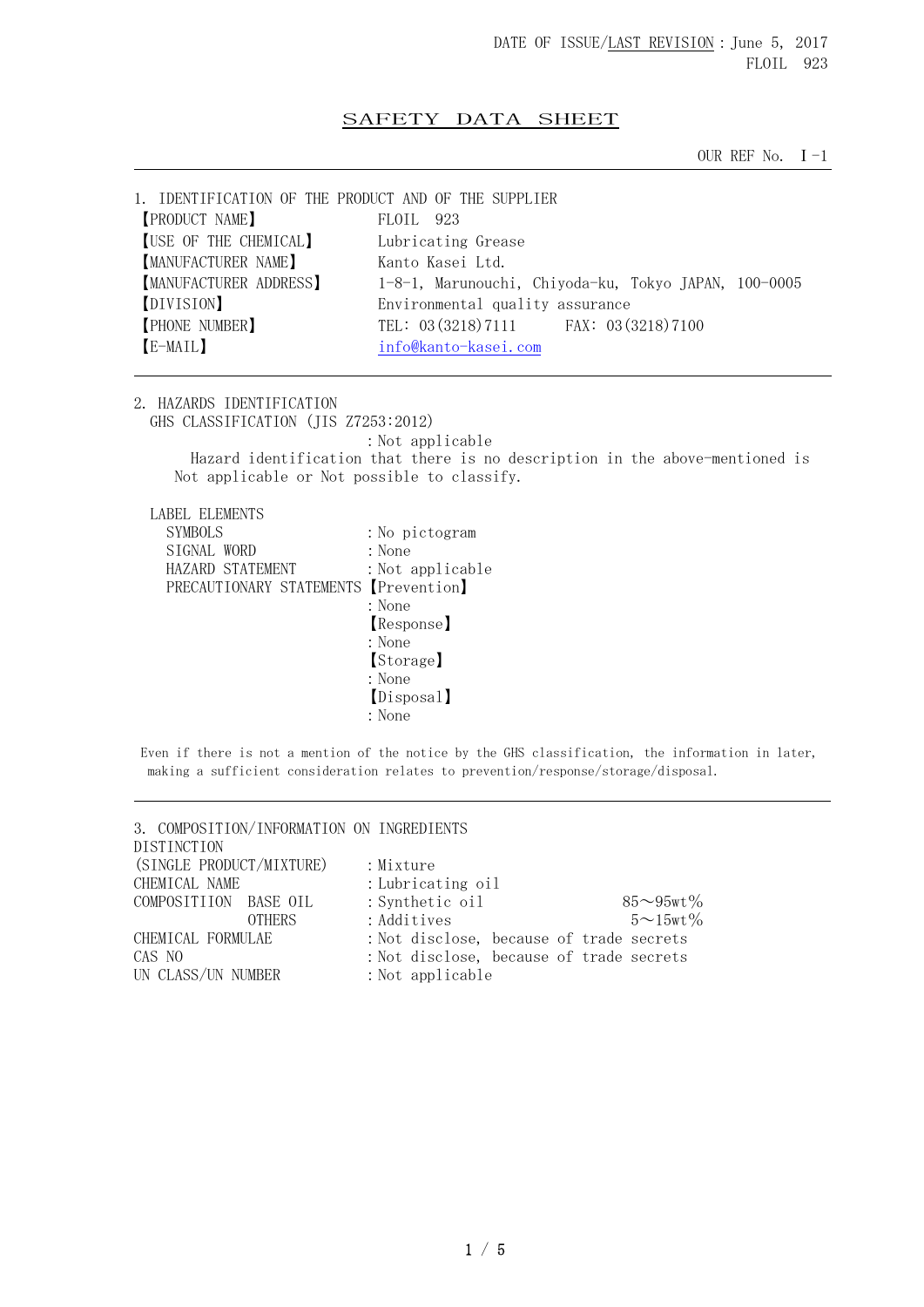| 4. FIRST-AID MEASURES<br>IF INHALED                                                        | : Remove victim to fresh air.                                                                                                                                                                                                      |
|--------------------------------------------------------------------------------------------|------------------------------------------------------------------------------------------------------------------------------------------------------------------------------------------------------------------------------------|
| IF ON SKIN<br>IF IN EYES                                                                   | Get medical advice/attention.<br>: Wash the affected area with soap and water.<br>: Flush eyes with plenty of water, and get medical advice                                                                                        |
| IF SWALLOWED                                                                               | $/$ attention.<br>: Do not induce vomiting. Get medical advice/attention.<br>If a mouth is polluted, wash it with plenty of water.                                                                                                 |
| MOST IMPORTANT SYMPTOM<br>PROTECTION OF PERSON<br>GIVE FIRST-AID<br>SPECIAL NOTE TO DOCTOR | : No data available<br>: No data available<br>: No data available                                                                                                                                                                  |
| 5. FIRE-FIGHTING MESURES<br>EXTINGUISHING MEDIA                                            | : Use spray foam, foam, powder or $CO2$ gas                                                                                                                                                                                        |
| FIRST FIRE<br>LARGE-SCALE FIRE<br>UNSUITABLE EXTINGUISHING MEDIA                           | extinguishing media.<br>: Use powder or $CO2$ gas extinguishing media.<br>: Use foam extinguishing media.<br>: Prohibit rod-shaped water injection.                                                                                |
| PECULIAR HAZARD STATEMENT<br>PECULIAR EXTINCTION METHOD                                    | : No data available<br>: Cut off combustion source of fire.<br>: Sprinkle water to equipment to cool.<br>: Prohibit to enter to the scene of a fire except<br>staff.                                                               |
| PROTECTION OF THE PERSON<br>EXTINGUISHIES FIRE                                             | : Extinguish fire on the windward side of the fire and<br>not fail to wear protector.                                                                                                                                              |
| 6. ACCIDENTAL RELEASE MEASURES                                                             |                                                                                                                                                                                                                                    |
| PERSONAL PRECAUTIONS                                                                       | : Always wear protective equipment when working.                                                                                                                                                                                   |
| ENVIRONMENTAL PRECAUTIONS                                                                  | : Take care not to be drained into river and drain.<br>: If the medicine is used for the sea, it should be<br>what suits the standard in the technology that<br>provides by the transportation ministerial<br>ordinance.           |
| METHODS FOR CONTAINMENT                                                                    |                                                                                                                                                                                                                                    |
| AND CLEANING UP                                                                            | : Remove source of a fire.                                                                                                                                                                                                         |
| SMALL QUANTITY                                                                             | : Remove with a spatula or shovel, or absorb with soil,<br>sand or a cloth. Wipe off remainder with a cloth.                                                                                                                       |
| LARGE QUANTITY                                                                             | : Prevent access by roping off the perimeter around<br>the leak. Prevent the spilling grease from spreading<br>with soil and sand. After draining off to a safety<br>area, collect as much as possible into an empty<br>container. |
| AT SEA                                                                                     | : Prevent dispersion by creating an oil fence.<br>Scoop up or use adsorption mats to soak up.<br>When chemicals are used, these must comply with<br>technological standards as set down in ministry<br>of transport ordinances.    |
| PREVENTION MESURE                                                                          |                                                                                                                                                                                                                                    |
| OF SECOND DISASTER                                                                         | : Inform promptly a related organization to<br>attempt prevention and the expansion prevention<br>of the accident when leaking.                                                                                                    |
|                                                                                            | : Remove source of a fire and prepare extinguishing<br>media.                                                                                                                                                                      |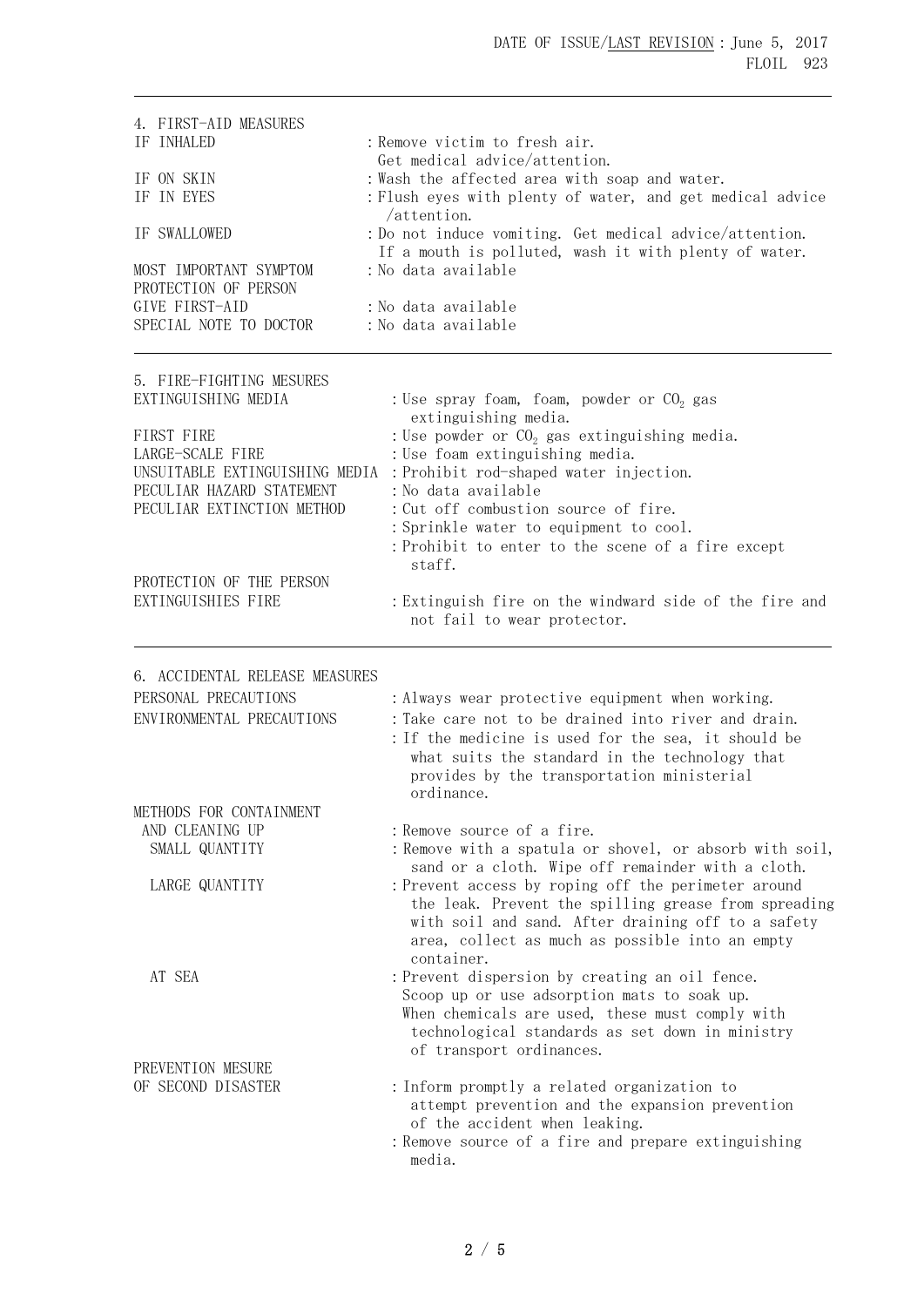| 7. HANDLING AND STORAGE<br>HANDLING                           |                                                                                                                                                                                                                                                                                                                                                                                                                                                                                                                                      |
|---------------------------------------------------------------|--------------------------------------------------------------------------------------------------------------------------------------------------------------------------------------------------------------------------------------------------------------------------------------------------------------------------------------------------------------------------------------------------------------------------------------------------------------------------------------------------------------------------------------|
| TECHNICAL MESURES                                             | : Avoid contact with flame, sparks and heated objects.<br>Do not allow unnecessary dispersion of vapor.<br>: Take steps to prevent static electricity, and use<br>conductive work clothes and shoes.<br>: Remove completely it in the safety area, if the<br>mechanical equipment are repaired and are processed.<br>: Wear protector, if there is possibility of skin<br>contact or eye contact.<br>: Avoid inhalation of vapor or mist.<br>: Containers must be sealed.                                                            |
| <b>NOTES</b>                                                  | : The vapor from petroleum products builds up easily<br>as it is heavier than air. It is therefore<br>necessary to ensure adequate ventilation and<br>take care with fire.                                                                                                                                                                                                                                                                                                                                                           |
| NOTES OF SAFE HANDLING                                        | : Handling should be done at room temperature. Prevent<br>contamination of water and impurities.<br>: Avoid contact with halogens, strong acids, alkaline<br>substances and oxidants.                                                                                                                                                                                                                                                                                                                                                |
| <b>STORAGE</b>                                                | : Protect from sunlight. Store in a well-ventilated<br>place.<br>: Avoid heat, sparks, flames and any build-up of<br>static electricity.<br>: Electrical equipment used in the storage area must<br>have a non-explosive structure, and devices must<br>be earthed.<br>: Avoid contact and storing with halogens, strong<br>acids, alkaline substances and oxidants.<br>: Do not apply pressure to empty containers.<br>: Don't cut, weld, heat, or make the hole the container.<br>Traces might ignite attended with the explosion. |
| 8. EXPOSURE CONTROLS/PERSONAL PROTECTION<br>EQUIPMENT MESURES | : If the vapor arises, ventilation equipment or<br>closing of vapor source is needed.<br>: The equipment for washing and the body washing of<br>eyes is set up near the handling area.                                                                                                                                                                                                                                                                                                                                               |
| MANAGEMENT CONCENTRAITON<br>ALLOWABLE CONCENTRATION           | :Not established<br>: Japan Society for Occupational Health(2010)<br>$3mg/m^3$ (as mist of mineral oil)<br>$:$ ACGIH $(2010)$<br>TWA: 5mg/m <sup>3</sup> (as mist of mineral oil)                                                                                                                                                                                                                                                                                                                                                    |
| PROTECTION<br>RESPIRATORY PROTECTION<br>HAND PROTECTION       | : If necessary, wear hazard mask.<br>: Wear the resistance to oil if coming in contact<br>repeating for a long term.                                                                                                                                                                                                                                                                                                                                                                                                                 |
| EYE PROTECTION<br>SKIN PROTECTION                             | : Wear safety glasses with side shields.<br>: When contacting for a long time or repeatedly, wear<br>oil resistant ones.                                                                                                                                                                                                                                                                                                                                                                                                             |
| APPROPRIATE SANITARY<br>REQUIREMENT                           | : Remove dirty clothes, wash completely and reuse.                                                                                                                                                                                                                                                                                                                                                                                                                                                                                   |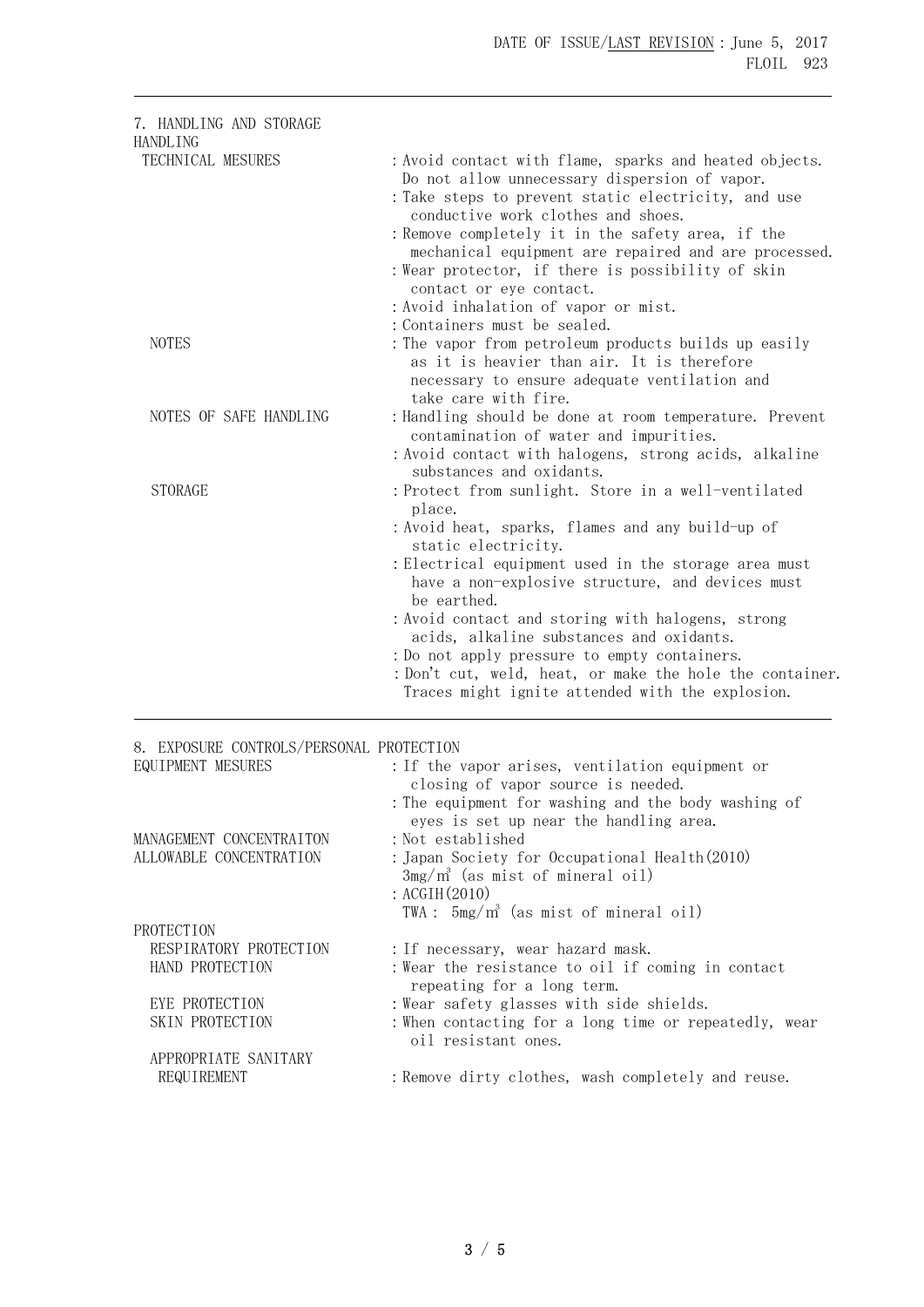| 9. PHYSICAL AND CHEMICAL PROPERTIES |                                                                    |
|-------------------------------------|--------------------------------------------------------------------|
| <b>APPEARANCE</b>                   | : Liquids                                                          |
| COLOR                               | : Light yellow                                                     |
| <b>ODOR</b>                         | : Slightly odor                                                    |
| p H                                 | : No data                                                          |
| MELTING POINT/FREEZING POINT        | : No data                                                          |
| INITIAL BOILING POINT               |                                                                    |
| AND BOILING                         | : No data                                                          |
| FLASH POINT                         | : Over $200^{\circ}C(COC)$                                         |
| UPPER/LOWER FLAMMABILITY            |                                                                    |
| OR EXPLOSIVE LIMITS                 | : $Upper: 7wt\%$<br>$lower:1wt\%$                                  |
| VAPOR PRESSURE                      | : No data                                                          |
| VAPOR density                       | : No data                                                          |
| RELATIVE DENSITY                    |                                                                    |
| $(WATER=1)$                         | : Approx. 0.83                                                     |
| SOLUBILITY                          | : Water<br>: Insoluble                                             |
|                                     | Other solvent: Insoluble                                           |
| AUTO-IGNITION TEMPERATURE           | : No data                                                          |
| DECOMPOSITION TEMPERATURE           | : No data                                                          |
| VISCOSITY                           | : No data                                                          |
|                                     |                                                                    |
| 10. STABILITY AND REACTIVITY        |                                                                    |
| <b>STABILITY</b>                    | : Stability at room temperature                                    |
| POSSIBILITY OF HAZARDOUS            |                                                                    |
| <b>REACTIONS</b>                    | : Avoid contact with strong acids                                  |
| CONDITIONS TO AVOID                 | : Heating, high temperature, and contact hazardous<br>material     |
| INCOMPATIBLE MATERIALS              | : Avoid contact with halogens, strong acids, alkaline              |
|                                     | substances and oxidants.                                           |
| HAZARDOUS DECOMPOSITION             |                                                                    |
| <b>PRODUCTS</b>                     | $\therefore$ CO                                                    |
| <b>OTHER</b>                        | : No data available                                                |
| 11. TOXICOLOGICAL INFORMATION       |                                                                    |
| ACUTE TOXICITY                      | : Oral : rat $LD_{50} \ge 5000$ mg/kg : Not classified             |
|                                     | Dermal: No data                                                    |
|                                     | Inhalation (vapor) : No data                                       |
|                                     | Inhalation(mist) : No data                                         |
| SKIN CORROSION/IRRITATION           | : No data available                                                |
| SERIOUS EYE DAMAGE/<br>IRRITATION   | : No data available                                                |
| RESPIRATORY OR SKIN                 |                                                                    |
| SENSITIZATION                       | :No data                                                           |
| GERM CELL MUTAGENICITY              | : No data available                                                |
| CARCINOGENICITY                     | SYNTHETIC OIL : IARC, OSHA, NTP, EU, EPA, ACGIH<br>Not established |
|                                     | MINERAL OIL<br>: $IARC$ , $ACGIH : Group 3$                        |
| REPRODUCTIVE TOXICITY               | <b>ADDITIVES</b><br>: No data available<br>:No data available      |
| STOT-single exposure                | : No data available                                                |
| STOT-repeated exposure              | : No data available                                                |
| ASPIRATION HAZARD                   | : No data available                                                |